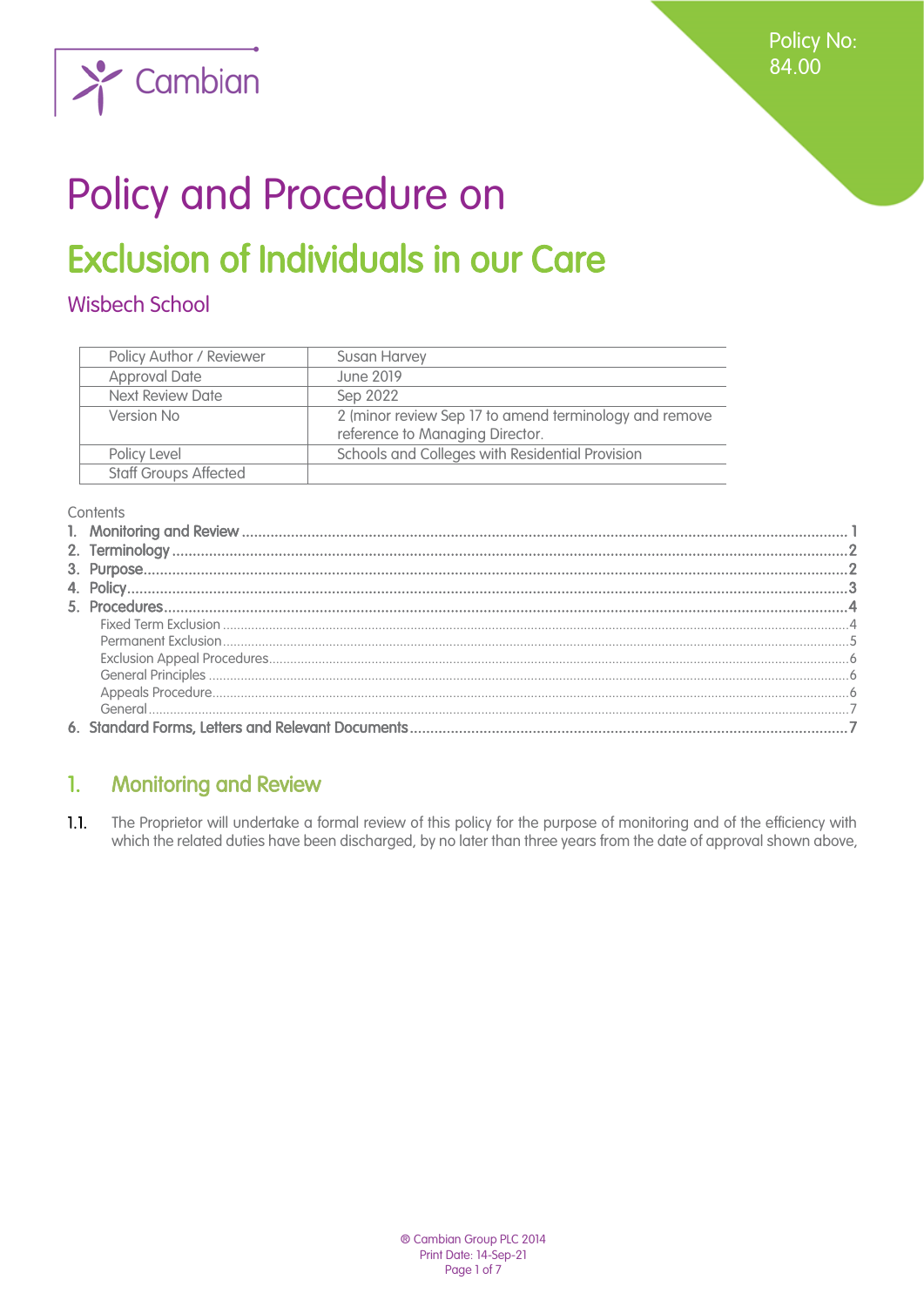

or earlier if significant changes to the systems and arrangements take place, or if legislation, regulatory requirements or best practice guidelines so require.

 $1.2.$ The local content of this document will be subject to continuous monitoring, refinement and audit by the Head of Service.

Signed:

Sh hans

John Ivers **Clare Gammons** Proprietor, Cambian Group Headteacher October 2019 October 2019

 $C$  game

# <span id="page-1-0"></span>2. Terminology

 $2.1.$ Our aim is to use consistent terminology throughout this policy and all supporting documentation as follows:

| 'Establishment' or 'Location   | this is a generic term which means the Children's<br>Home/school/college. Wisbech school is a SMEH School.                                                                                             |
|--------------------------------|--------------------------------------------------------------------------------------------------------------------------------------------------------------------------------------------------------|
| Individual                     | means any child or young person under the age of 18 or young<br>adult between the ages of 18 and 25. At Wisbech School we<br>have children attending between the ages of 7 and 17.                     |
| Service Head / Head of Service | This is the senior person with overall responsibility for the<br>Location. At Wisbech school this is the Headteacher who is Clare<br>Gammons.                                                          |
| <b>Key Worker</b>              | Members of staff that have special responsibility for Individuals<br>residing at or attending the Establishment.                                                                                       |
| Parent, Carer, Guardian        | means parent or person with Parental Responsibility                                                                                                                                                    |
| <b>Regulatory Authority</b>    | Regulatory Authority is the generic term used in this policy to<br>describe the independent regulatory body responsible for<br>inspecting and regulating services. At Wisbech school this is<br>Ofsted |
| <b>Social Worker</b>           | This means the worker allocated to the child/family. If there is no<br>allocated worker, the Duty Social Worker or Team Manager is<br>responsible.                                                     |
| <b>Placing Authority</b>       | Placing Authority means the local authority/agency responsible<br>for placing the child or commissioning the service                                                                                   |
| <b>Staff</b>                   | Means full or part-time employees of Cambian, agency workers,<br>bank workers, contract workers and volunteers.                                                                                        |

# <span id="page-1-1"></span>3. Purpose

- $3.1.$ This policy deals with the exclusion of individuals in our care at a Cambian locations that are registered with the DfE as schools.
- 3.2. It affects all staff.

Next Review Date: Sept 2022 Policy Name: Exclusions<br>Print Date: 14-Sep-21 Page 2 of 7

Version: 2 ® Cambian Group PLC 2014 Approved by: Susan Harvey Reviewed: June 2019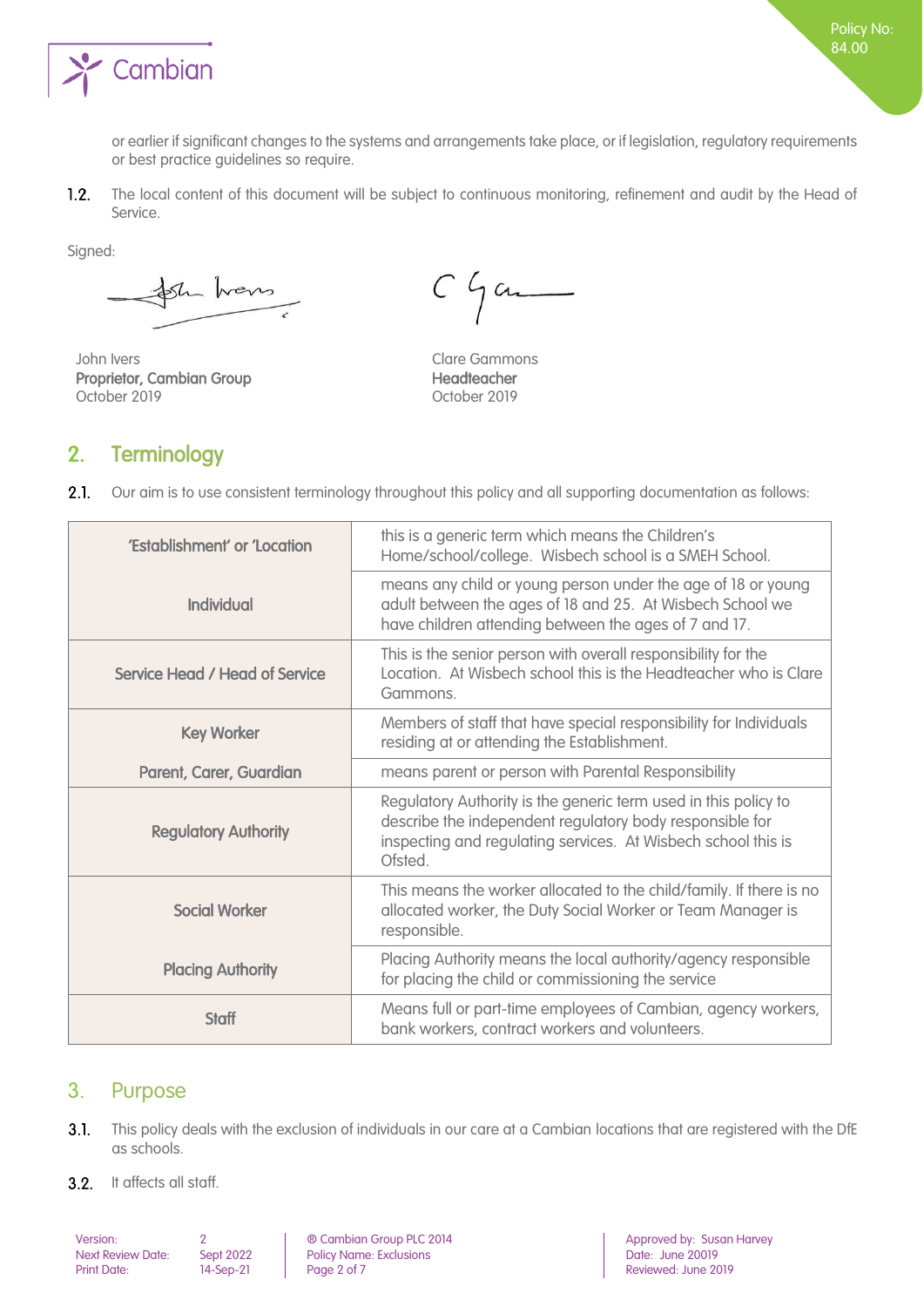

- Make sure that you are familiar with the detail and what is expected of you under the policy.  $3.3.$
- $3.4.$ The purpose of the policy is:
	- To ensure that Cambian complies with all the relevant current legislation and other National Standards which govern this area of our work.
	- To have in place at all establishments within the Group, Exclusion policies and procedures relating to Exclusion and Appeals against Exclusion which meet the tenets of natural justice.
	- To provide Heads of service with a mechanism that allows them to take appropriate steps to deal with individuals in our care whose needs cannot be met at a particular time and whose continued presence would be detrimental to the safety or welfare of themselves or others.

# <span id="page-2-0"></span>4. Policy

- $4.1.$ This policy only applies to individuals in our care who are resident in establishments which are registered with the DfE as residential schools.
- $4.2.$ A decision to exclude and Individual is a serious one. Individuals in our care shall only be excluded in extreme circumstances and, generally, only where all available strategies have proved unsuccessful.
- Only a Head of Service (or in the absence of the Head, the Deputy Head) has the authority to exclude an individual  $4.3.$ in our care.
- $4.4.$ Individuals in our care shall only be excluded on either a permanent basis, or for a fixed term not exceeding 45 days in any one school year, in accordance with the guidelines and statutory requirements laid down by the DfE.
- $4.5.$ An Appeals Procedure shall be in place to enable the placing authority to appeal against a permanent exclusion.
- $4.6.$ There shall be no right of appeal against fixed term exclusions.
- $4.7.$ Heads of Service must consult and liaise with the Director of Operations and involve parents and the placing authority at any time when circumstances arise in relation to any individual in our care which could eventually lead to an exclusion and at all stages before a decision to exclude an individual in our care, either for a fixed term or permanently, is made. This will avoid short notice developments and allow as much time as possible for pre-planning by all concerned.
- $4.8.$ Within the 48 hours following any exclusion Heads of Service shall provide confirmation of and full information (including a record of the actions taken by staff) regarding the exclusion, in writing, to the parents, placing authorities and the Director of Operations.
- Informal or unofficial exclusions are illegal regardless of whether they are done with the agreement of carers.  $4.9.$ However, there may be occasions where specific and unusual circumstances suggest that rather than using a fixedterm exclusion, an individual in our care returns home with the agreement of the Head of Service, the parents and the LA for a cooling-off period e.g. where such a measure would prevent an occurrence that would lead to a fixedterm exclusion.
- 4.10. The Head of Service must provide a date and time when the individual in our care should return to the school. In the case of a permanent exclusion, the date it takes effect.
- 4.11. The Head of Service must arrange a reintegration interview with parents during or following the expiry of any fixed term exclusion. If possible the interview should be held on the day the individual in our care returns to school. Where it is appropriate the individual in our care should normally attend all or part of the interview. The purpose of the reintegration interview is to assist the reintegration of the Individual and promote the improvement of his or her behaviour. It provides an opportunity to discuss how behaviour problems can be addressed, what measures can be

Next Review Date: Sept 2022 Policy Name: Exclusions<br>
Print Date: 14-Sep-21 Page 3 of 7 Print Date: **14-Sep-21** | Page 3 of 7 | Reviewed: June 2019

Version: 2 ® Cambian Group PLC 2014 Approved by: Susan Harvey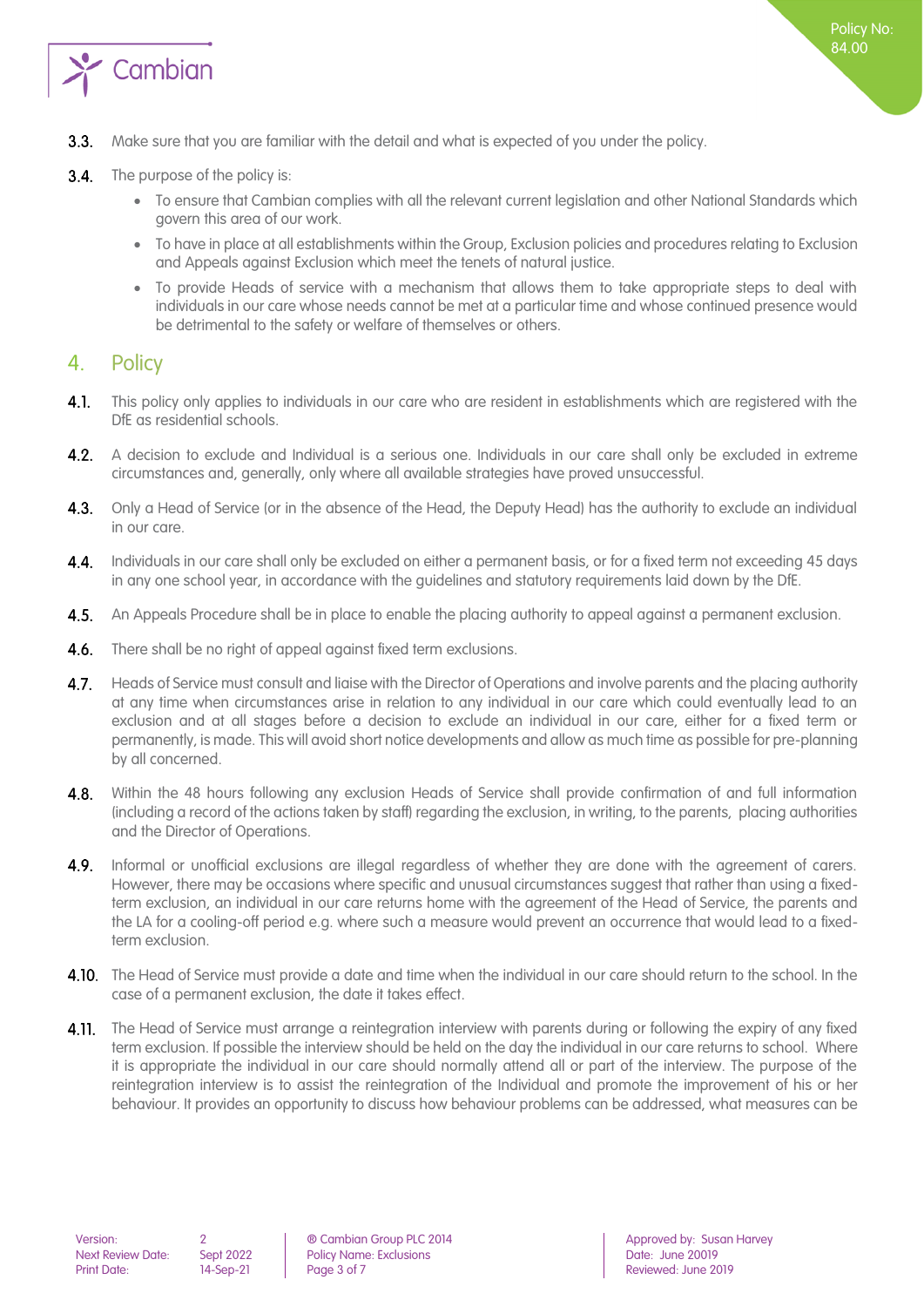

put in place to support his/her continued education. It is good practice to combine the notice relating to a reintegration interview with the notice of informing the parent of the exclusion.

4.12. In the case of a student aged 18 or over the legislation allows them to appear on their own behalf.

### <span id="page-3-0"></span>5. Procedures

- $5.1$ Heads of Service should note that this policy has been adopted by the Group on the basis that all establishments will carry out comprehensive pre-placement and initial placement assessments on every Individual to ensure that his or her needs can be met satisfactorily before a placement is finally confirmed. Accordingly, it is anticipated that the authority to exclude an individual in our care will be used only in exceptional circumstances (usually where the issue which has arisen could not reasonably, and or by proper prior assessment, have been previously foreseen).
- In establishments catering for individuals with complex learning difficulties who are placed in the establishment in  $5.2.$ question for 52 weeks a year, exclusion should only be considered and take place where:
	- The degree or frequency of the individual in our care's severe challenging behaviours increases to such a significant extent beyond those apparent and in the contemplation of the parties at the time of his/her admission, and poses an unacceptable risk to the individual in our care, other individuals in our care or staff.
	- The individual in our care's medical or psychiatric condition becomes such that he/she requires specialist medical or psychiatric treatment of a kind that the establishment concerned is not equipped and/or qualified to provide.

#### <span id="page-3-1"></span>Fixed Term Exclusion

- **5.3.** In the event of the fixed term exclusion of an individual in our care with complex learning difficulties (placed at the establishment for 52 weeks a year) the following procedures should be observed:
	- The parents and Authority will be notified by telephone at least seven days before such exclusion takes place, and the exclusion to be confirmed in writing not later than 48 hours after the telephoned notification.
	- Following any such notice the establishment and the Authority will consult together in partnership to determine how the Individual's new needs should best be met.
	- At the start of any period of exclusion the individual in our care will be returned to the care of the Authority/parent(s)/guardian(s) as appropriate until either agreement is reached between the establishment and the Authority for the Individual's return to the establishment or the expiry of the fixed period of the exclusion, whichever is earlier. The cost of any transport shall not be the responsibility of the establishment.
	- The fees will continue to be paid at the full rate and accommodation will continue to be held available for the individual in our care at the establishment until the individual in our care returns to the establishment or is permanently excluded or the placement contract is otherwise terminated.
- **5.4.** In the event of a fixed term exclusion of an individual in our care with Asperger Syndrome/Autism (placed at the establishment during term time only) the following procedures should be observed:
	- The parents and Authority will be notified by telephone at least 24 hours before such an exclusion takes place except in the case of emergency when such telephone notification will be given at the earliest time practicable and in each case confirmed in writing not later than 48 hours after the telephoned notification.
	- The individual in our care will be returned to the care of the Authority/parent(s)/guardian(s) as appropriate until either agreement is reached between the establishment and the Authority for the individual in our care's return to the establishment or the expiry of the fixed period of the exclusion, whichever is earlier. The arrangements and cost of any transport shall not be the responsibility of the establishment. However, where

Next Review Date: Sept 2022 Policy Name: Exclusions Print Date: 14-Sep-21 Page 4 of 7 Reviewed: June 2019

Version: 2 ® Cambian Group PLC 2014 Approved by: Susan Harvey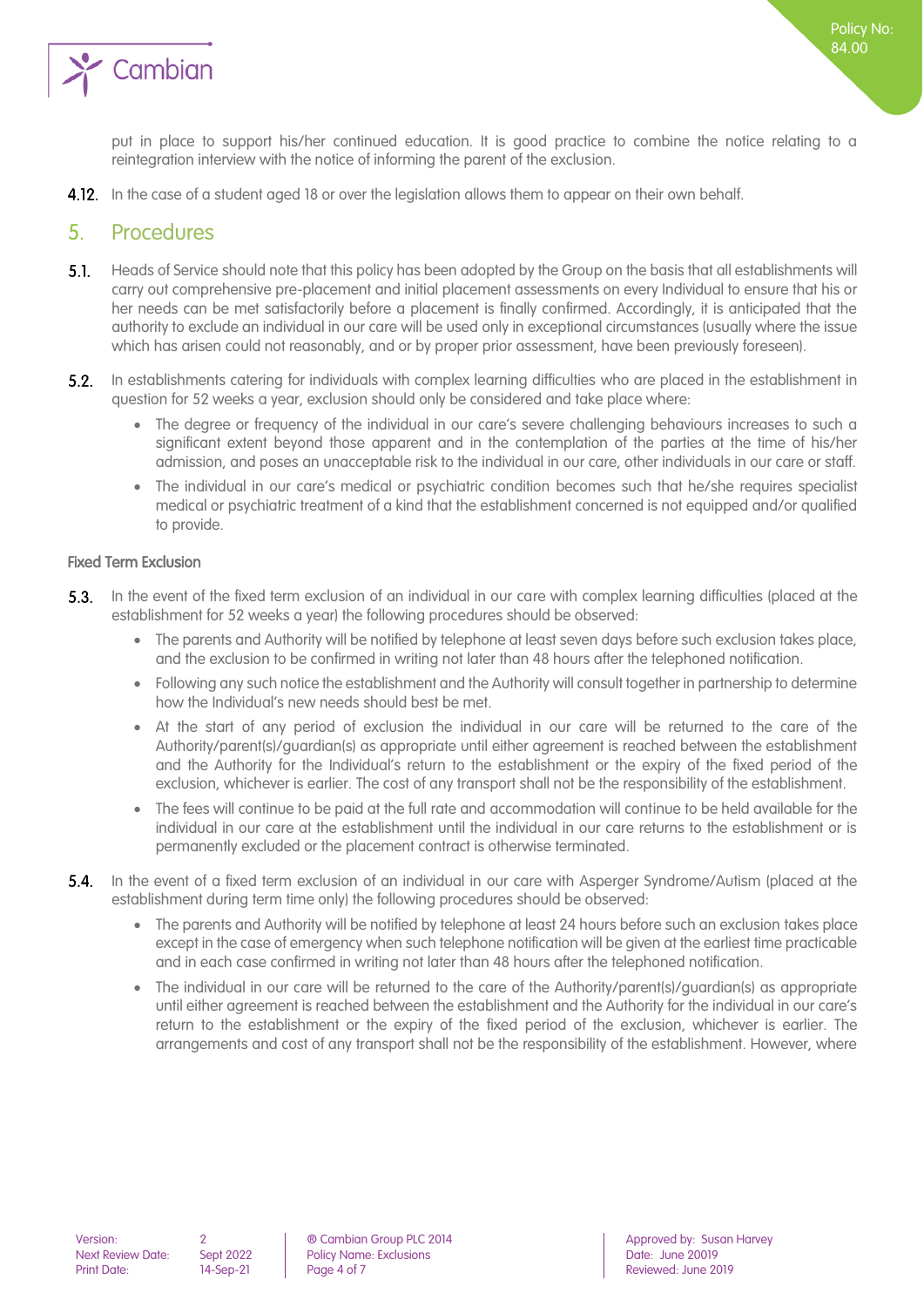

the Head makes arrangements for returning the individual in our care home, she/he may decide that the cost will be borne by the establishment.

• Fees will continue to be paid at the full rate and accommodation will continue to be held available for the individual in our care at the establishment until the individual in our care returns to the establishment or is permanently excluded or the agreement is otherwise terminated.

#### <span id="page-4-0"></span>Permanent Exclusion

- $5.5.$ Written notice of any permanent exclusion of the individual in our care will be given to the Authority and the individuals in our care parent(s)/guardian(s) and will include details of the Appeals Procedure which the Authority will then be entitled to exercise in accordance with the terms of such procedure. Details of the Appeals Procedure are set out in Section 4.
- **5.6.** Heads of Service shall note that, where exclusion is permanent, the placing authority ceases to be responsible for the payment of fees as from the date of the decision to permanently exclude. The Fees Invoicing Department of the Group shall therefore be informed without delay of that date in order that the necessary amendments can be made to fee invoice procedures.
- 5.7. Parents and placing authorities should be informed of The Behaviour Support Policy and this policy on Exclusion when individuals in our care are admitted.
- 5.8. Where exclusions take place, a summary document shall be produced by the Head of Service giving details of the circumstances leading up to the exclusion. This should be forwarded to those parties referred to at para 2.7 above.
- Excluded individuals in our care shall only be handed over to a responsible and known adult.
- **5.10.** If the parent does not comply with the request of the Head of Service to receive the individual in our care at home, the school must have due regard for the individual's safety in deciding what action to take. If efforts to resolve the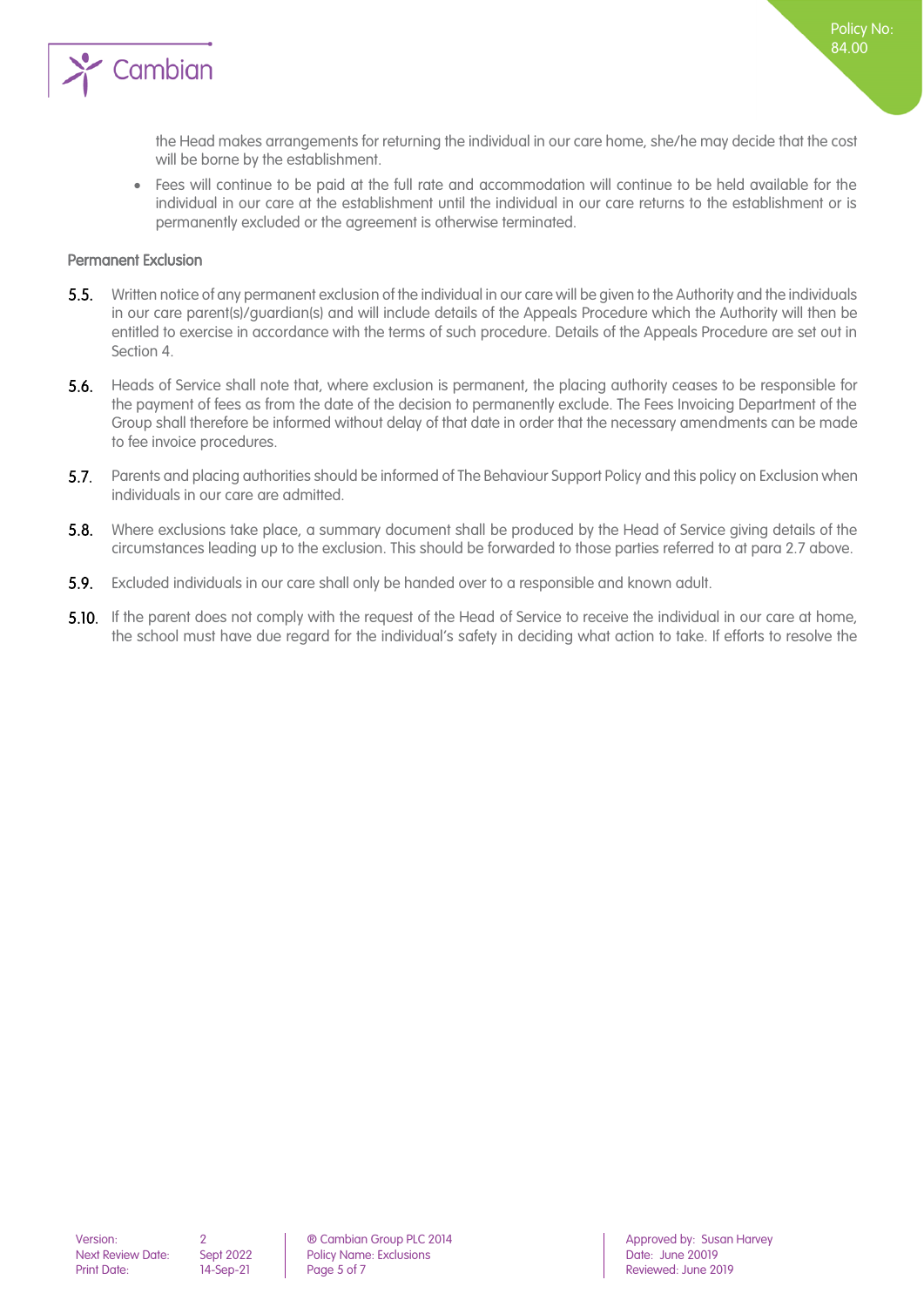

Policy No: 84.00

- 5.11. All exclusion cases should be treated in the strictest confidence. Only those who need to know the details of exclusion should be informed of them.
- **5.12.** Where appropriate, individuals in our care on fixed term exclusions shall be given work to be done at home and returned to the schools/centre for marking.
- **5.13.** Individual fixed term exclusions should be for the shortest time necessary.
- **5.14.** Every effort should be made to avoid exclusions which result in an individual missing a Public examination.
- **5.15.** In operating the procedures in this policy, Heads of Service should take note of the general guidance issued by the DfE in the updated 2017 document "Exclusion from maintained schools, Academies and pupil referral units in England A guide for those with legal responsibilities in relation to exclusion".
- 5.16. The guidance is designed to ensure fairness and openness in the handling of exclusions and whilst it is not strictly binding on independent schools it is the Group's policy to have regard to it in managing exclusions.

#### <span id="page-5-0"></span>Exclusion Appeal Procedures

#### <span id="page-5-1"></span>General Principles

- **5.17.** Natural justice and the intention that independent establishments catering wholly or mainly for individuals in our care with SEN shall operate procedures similar to those required of maintained schools require that an Appeals Procedure against the permanent exclusion of an individual in our care shall be in place.
- **5.18.** There shall not be an Appeals Procedure in relation to fixed term exclusions, only in relation to permanent exclusions.
- **5.19.** The appeal shall be entered on behalf of the individual in our care and in his/her best interests and will, in effect, be an appeal for his/her reinstatement.
- 5.20. The appeal shall be entered by the placing authority (as the party with whom the establishment has a contract) which shall undertake such prior consultations with parents/guardians as it thinks fit.
- <span id="page-5-2"></span>5.21. Notwithstanding the above, Cambian Group retains the right of final decision which shall be binding on all parties.

#### Appeals Procedure

- **5.22.** If and when the decision to permanently exclude has been made the placing authority (referred to below as 'the authority') and the parents/guardians will be informed in writing of the right to appeal and told of the procedure for doing so by letter in the form attached.
- **5.23.** The appeal by the authority must:
	- be in writing:
	- be sent to the Head of the establishment within one calendar month of the date of the notification letter under 4.1;
	- specify in reasonable detail the grounds upon which the appeal is based.
- 5.24. When a written appeal, in correct order, has been received, it shall be passed by the Head of Service to the Director of Operations for action. The Head of Service shall be responsible for ensuring that the appeal is in correct order and will liaise with the authority as necessary, in writing, with a view to establishing as clearly as possible the issues to be considered by the Appeals Committee.
- 5.25. The Chief Operating Officer/Director of Operations shall, within two weeks of receiving the appeal, convene a meeting of an Appeals Committee consisting of two nominees of the Board (either or both of whom may be members of the

| Version:                 |   |
|--------------------------|---|
| <b>Next Review Date:</b> | c |
| <b>Print Date:</b>       |   |

Nept 2022 Policy Name: Exclusions Date: June 20019<br>- Policy Name: Exclusions Date: Date: June 20019<br>- Reviewed: June 20 Page 6 of 7 Reviewed: June 2019

**Cambian Group PLC 2014 Approved by: Susan Harvey**